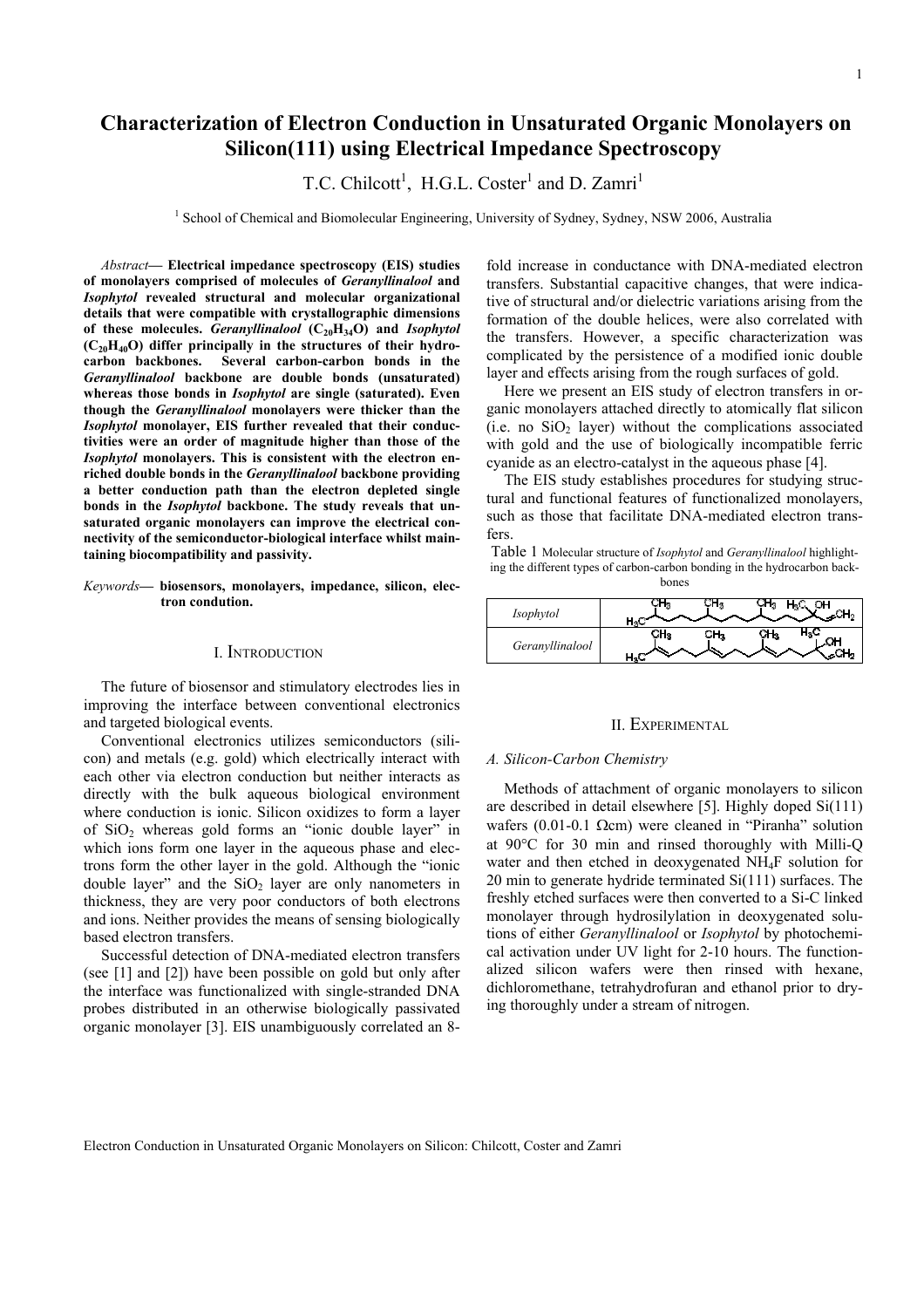#### B. Electrical impedance measurements

Impedance measurements were performed with an Inphaze Impedance Spectrometer (Inphaze Pty Ltd., Sydney, Australia) over a frequency ( $\omega$ ) range of 6 mHz to 100 kHz using the Inphaze 3-electrode electrochemical cell (Fig. 1). Gallium-indium eutectic was applied to the nonfunctionalized side of the wafer which was then placed on the working electrode where a low-ohmic contact was formed.

Ac electric current used for impedance measurements was injected into the wafer via the working electrode and the counter electrode immersed in a 100mM KCl electrolyte that also made contact with the functionalized surface of the wafer. A Ag|AgCl reference electrode (type LF-2 from Innovative Instruments Inc. 8533 Queen Brooks Ct.Tampa, FL 33637, USA) was located in an electrolyte filled recess in the chamber and monitored the electric potential response of the system to the ac current.

The chamber also featured a mechanism for sealing a precisely defined area of the functionalized surface while minimizing deformation of that surface. The significance of the rectilinear gasket and recessed reference electrode are described in detail elsewhere ([6], [7]).



A systematic study of alkyl (saturated) monolayers of hydrocarbon chain length ranging from 10 to 18 carbons [8] has provided accurate estimates of the thicknesses of these layers using electrical impedance spectroscopy (EIS) and Xray reflectometry (XRR) to better than an Angstrom resoltion. The EIS estimates were based on measurements of the capacitance per unit area,  $C$ , of the layer in contact with a KCl electrolyte, in which the thickness is given by;

$$
d = \varepsilon_r \, \varepsilon_o \, / C \tag{1}
$$

where  $\varepsilon_r$  is the dielectric constant of the layer ( $\approx$ 2.05) and  $\varepsilon_o$  is the permittivity of free space (=8.85x 10<sup>-12</sup> Fm<sup>-1</sup>).

The conductance measurements for these layers were consistent with them acting as an insulator between the silicon and electrolyte.

### III. RESULTS AND DISCUSSION

The impedance data of the monolayer-electrolyte systems are shown in Fig 2 as dispersions of the conductance and capacitance with frequency  $\omega$ . The dispersion for both the Geranyllinalool and Isophytol systems converge at high frequencies yielding the conductance and capacitance values for the electrolyte  $(1<sup>st</sup> circuit element shown in Fig. 3).$ 



Fig. 2 Conductance (A) and capacitance (B) dispersions with frequency obtained from the impedance measurements of Geranyllinalool  $(•)$  and Isophytol  $(•)$  monolayers in contact with a 100mM KCl electrolyte. Convergence of data at high frequencies yields properties of the electrolyte whilst divergence at low frequencies reveals differences in properties of the monolayers.

The dispersions diverge at low frequencies revealing different conductive and capacitive properties of the Geranyl-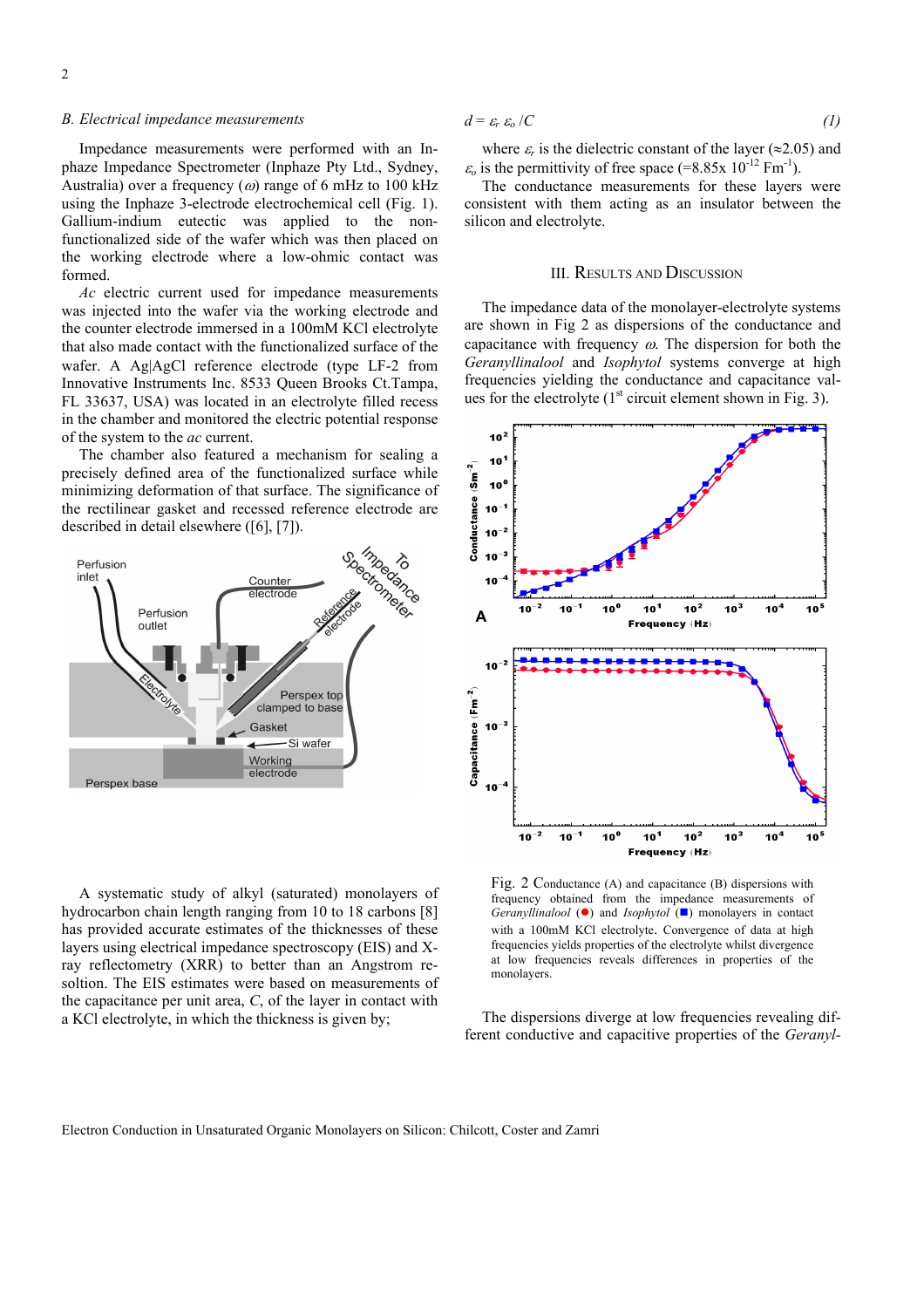$\binom{[n]}{[n]}$  and *Isophytol*  $(\blacksquare)$  monolayers. A Maxwell-Wagner model was readily fitted to the *Geranyllinalool*  $\left( \bullet \right)$ data (Fig 3A). However, the divergence of the conductance data for the *Isophytol*  $(\Box)$  monolayers at very low frequencies (see Fig. 2A) could only be explained by a frequency ( $\omega$ ) dependent conductance element ( $g_3$  in Fig. 3B). However, the capacitance dispersion in this frequency range was independent of frequency (see Fig. 2B) and yielded a capacitance value for the *Isophytol* monolayer  $(c_3$  in Fig. 3B) that was independent of frequency.

# $$

$$
\omega_o = 1 \text{ radian}/\text{second}
$$



Fig. 3 Circuit diagrams for generating theoretical curves shown in Fig. 2 for the Geranyllinalool (A) and Isophytol (B) monolayerelectrolyte systems. The 1<sup>st</sup> circuit element yields conductance  $(g_1)$ and capacitance  $(c_1)$  values for the bulk electrolyte that are constant in frequency. The 3<sup>rd</sup> circuit element reveals capacitance values  $(c_3)$  that are constants in frequency for both monolayers. Whilst the conductance value  $(g_3)$  for the *Geranyllinalool* monolayer is also constant the conductance value for the Isophytol (B) monolayer includes a frequency  $(\omega)$  dependent component. The  $2<sup>nd</sup>$  circuit element is attributed to an interfacial layer between the electrolyte and monolayer.

An additional Maxwell Wagner element  $(2<sup>nd</sup>$  circuit element in Fig. 3) was required to fit the conductance and capacitance dispersions with frequency at mid-frequencies. Its electrical properties are indicative of an interfacial layer between the electrolyte and monolayer but are such that the layer does not contribute substantial to the total impedance of the systems, especially at low frequencies where electrical properties are indicative of the low conducting monolayers.



Fig. 4 Schematic of structures for Geranyllinalool (A) and Isophytol (B) monolayers. Thicknesses of the monolayers were etimated from the capacitance values obtained for the  $3<sup>rd</sup>$  circuit elements shown in Fig. 3, assuming a dielectric constant of 2.05. Molecular dimensions are based on crystallographic studies and take into account reorientation of terminal groups upon reacting with the silicon.

The capacitance values for the monolayers  $(3<sup>rd</sup>$  circuit element in Fig. 3) provide a means of estimating the thicknesses of the layers using Eqn. 1. Schematics of the layers based on these thickness values and molecular lengths based on crystallography [9] are depicted in Fig. 4. These indicate that the Geranyllinalool molecules in the monolayer stand almost vertically whereas the Isophytol (B) molecules are orientated at an angle of approximately  $47^\circ$  to the normal. These canting orientations are consistent with expectations that the double C-C bonds in the Geranyllinalool molecule would result in a more rigid hydrocarbon backbone than one

Electron Conduction in Unsaturated Organic Monolayers on Silicon: Chilcott, Coster and Zamri